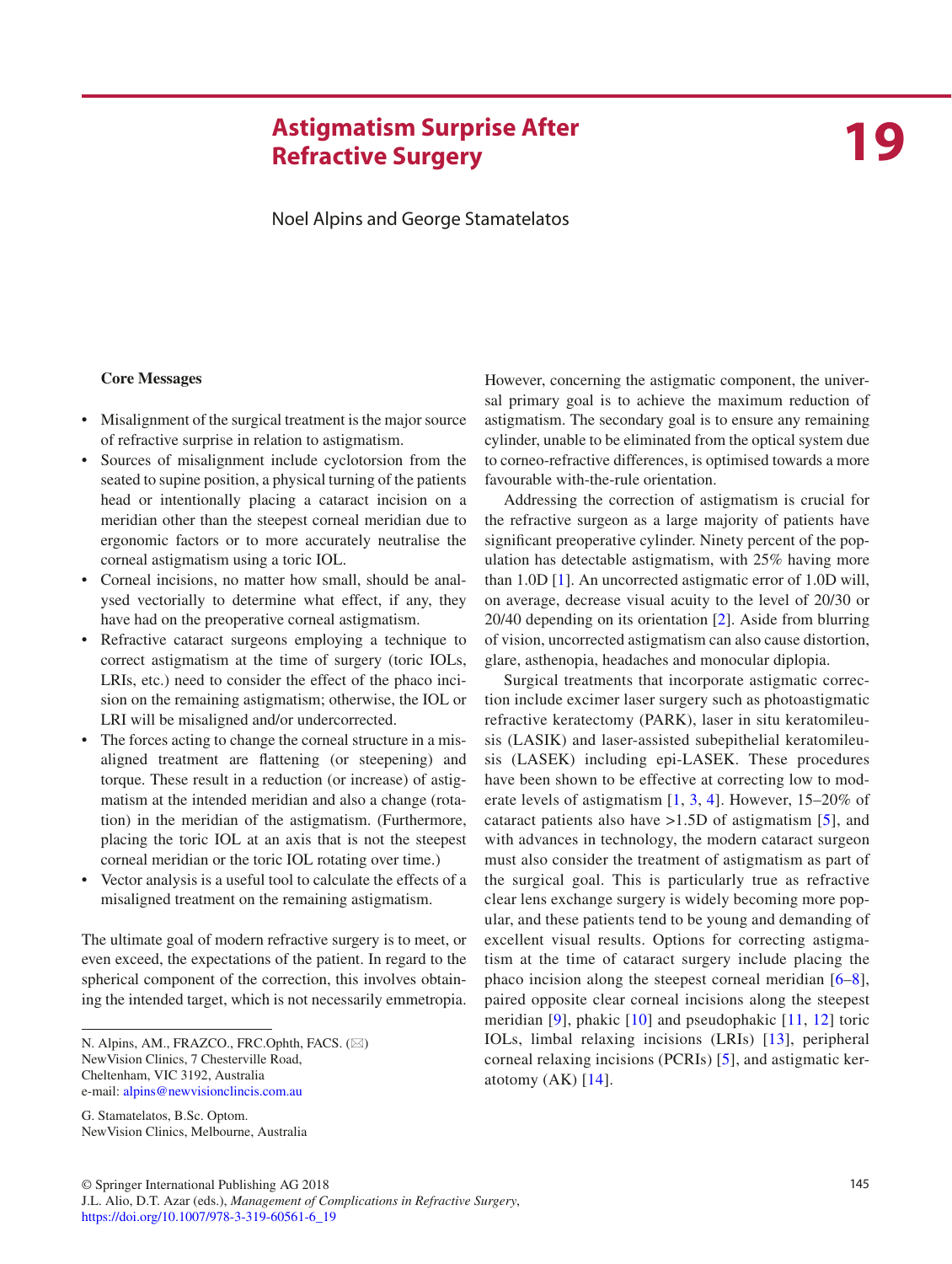### **19.1 Misaligned Treatments**

In many cases an astigmatic postoperative surprise is due to the treatment being misaligned with the steepest corneal meridian, otherwise known as 'off-axis'. An unplanned misaligned treatment not only changes the magnitude of the astigmatism in a manner different than intended but will also impact on the orientation of the astigmatism. A wavefront-guided laser surgery designed to correct higher-order aberrations may in fact induce significant aberrations if misaligned, even if the astigmatic component is minimal. This is noticeable for treatments misaligned by only 2 degrees [\[15\]](#page-7-13), and the room for error is tightened even further in patients with large pupils of 7 mm or more [\[16\]](#page-7-14). With such tight criteria, it is important to understand the causes of misalignment, the forces that act to change the cornea in a misaligned treatment and how to analyse outcomes of misaligned treatments to improve future results.

## **19.2 Sources of Misalignment**

The underlying cause for off-axis treatments may be something as simple as a slight misalignment of the patient's head. There are, however, other factors that need to be considered.

## **19.2.1 Cyclotorsion**

As the position of the eye changes, it undergoes natural rotational movements around the central axes known as cyclotorsion. The amount of cyclotorsion depends on the individual and the fixation stimulus but is usually within 15° of the resting position [[15\]](#page-7-13). In relation to refractive surgery, it is the amount of torsion when the patient moves from the seated position to supine that is important, which is typically between  $2^{\circ}$  and  $7^{\circ}$  [[15\]](#page-7-13). Therefore, the meridian of the astigmatism measured by the keratometer or topographer where the patient is seated upright may significantly change as the patient lies down for surgery, resulting in a treatment that may be misaligned by up to 7°. This is well outside the recommended 2° limit for a wavefront-guided ablation.

With such a high level of precision required, many laser machines now incorporate tracking systems to account for cyclotorsion by identifying iris landmarks and rotating the treatment accordingly from the wavefront machine to the laser machine. While off-axis effects are a little more forgiving in cataract surgery, alignment errors can be minimised by marking the corneal meridian for toric IOLs or LRIs with the patient seated in an upright position or using computer-assisted guiding systems such as the Alcon Verion™ and Zeiss Callisto eye®.

## **19.2.2 The Elusive 'Astigmatically Neutral' Incision**

The size of the clear corneal incision used to access the anterior chamber for cataract surgery has reduced in recent times. The routine 3 mm incision has moved to sub-2 mm with the gaining popularity of microincisional cataract surgery (MICS), whether bimanual or coaxial. Many surgeons would claim the incision to be 'astigmatically neutral' and therefore do not include it in their surgical calculations. However, while the astigmatism induced by the surgery is certainly reduced with smaller incisions, an astigmatic analysis of the surgically induced astigmatism vector (SIA) to quantify the amount is still required. Any incision, no matter how small, may still have an impact on the corneal structure and will alter the astigmatic magnitude and/or direction.

Therefore, a toric IOL or LRI may be placed exactly where the surgeon intended, yet if the effects of the incision (change in magnitude and orientation) are not taken into account, the results will still be compromised. The final visual outcome may still be acceptable to the patient depending on how much alignment error occurs [[17\]](#page-7-15). However, if there is a thorough understanding of the forces at play during surgery, a merely acceptable outcome can be optimised to an even better one.

# **19.3 Understanding and Analysing Misaligned Treatments**

#### **19.3.1 Forces that Act to Change the Cornea**

There are several forces that act to influence the cornea throughout the course of incisional and ablative surgery. *Flattening* and *steepening* of the cornea are the forces most commonly considered as these are the basic underlying principles of refractive surgery. In a perfect surgery, the cornea is flattened at the steepest meridian (or steepened at the flattest meridian or a combination of both) to reduce the magnitude of the astigmatism. However, if the treatment is not perfectly aligned and applied off-axis, another component becomes evident. This component is known as *torque*, which has two effects on the remaining astigmatism: it acts to increase the magnitude and also to rotate the meridian in a clockwise or counterclockwise direction [\[18](#page-7-16)]. It is the torque component that is commonly disregarded, yet this is the major source of postoperative surprises in relation to astigmatism. In order for any refractive surgeon (excimer laser or IOL) to achieve maximum results, a thorough understanding of these forces is required.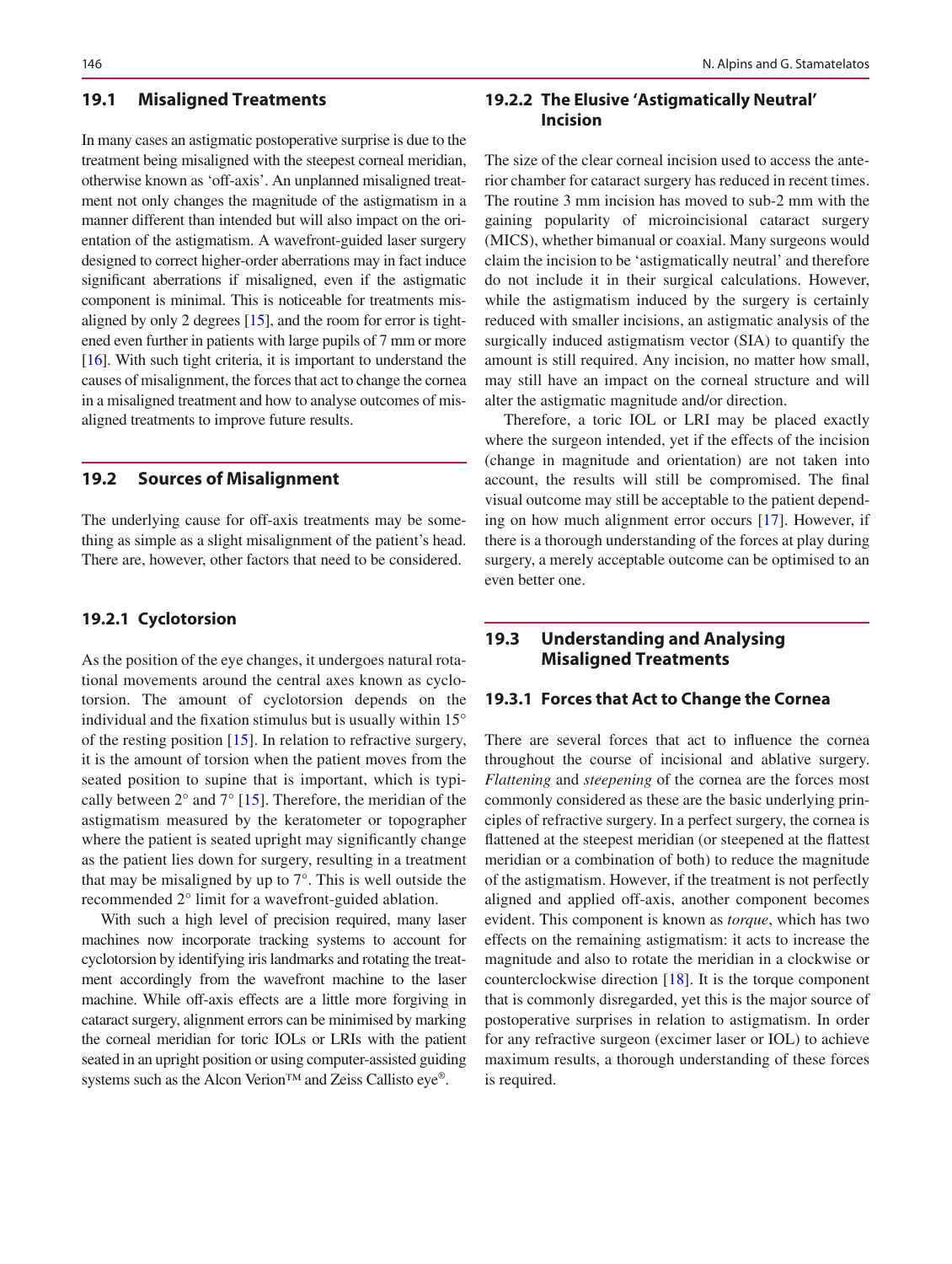#### **19.3.2 Vector Analysis of Outcomes**

As astigmatism has both magnitude and direction, it may be represented by vectors, and therefore vector analysis is a simple and effective tool for analysing the astigmatic outcomes from surgery [\[2](#page-7-1), [18](#page-7-16)[–20\]](#page-7-17). The *target induced astigmatism vector (TIA)* is the astigmatic change the surgery was intended to induce, and the *surgically induced astigmatism vector (SIA)* is the astigmatic change actually induced by the surgery. The various relationships between the SIA and TIA can determine whether too much or too little treatment was applied and whether the treatment was aligned effectively or not.

The amount of misalignment is the *angle of error* (AE) and is described by the angle subtended between the SIA and TIA. The AE is positive if the SIA lies in a counterclockwise (CCW) direction to the axis of the TIA, and similarly the AE is negative if the SIA lies in a clockwise (CW) direction relative to the TIA. In a misaligned treatment, the SIA acts to change the cornea in two ways: a proportion of the induced change will act to rotate the astigmatic meridian (through the effect of torque) and the remaining proportion will act to flatten the cornea at the intended meridian. This latter change is known as the *flattening effect* (FE) measured in dioptres and is dependent on the AE:

FE=SIA cosine 2AE.

It can be seen from the above formula that the FE is equal to the SIA when the AE is zero and the treatment is perfectly aligned. The effective proportion of flattening achieved is the *flattening index* (FI) and is equal to the FE divided by the TIA. The relationship between the amount of misalignment and the amount of flattening is seen in Fig. [19.1.](#page-2-0) This model assumes a full correction of astigmatism is achieved (i.e. the

<span id="page-2-0"></span>

**Fig. 19.1** (Alpins) Effect of misaligned astigmatism treatment on flattening index when SIA = TIA

 $SIA = TIA$ ). It is seen that the FI is reduced as the AE increases. When the treatment is misaligned by 30°, the effective proportion of flattening at the intended axis is reduced by half, with the other half being the torque effect. When the misalignment is 45°, there is no flattening effect at all, and the only force acting to change the cornea is torque. If the misalignment is greater than 45°, there is a negative flattening effect (i.e. the cornea is steepened).

It is a common misconception to regard a misaligned treatment as causing an undercorrection in the magnitude of the astigmatism. However, this is not strictly correct. An over- or undercorrection is determined by the *correction index* (CI), which is the ratio of SIA to TIA. The CI is equal to 1.0 if a full correction of astigmatism occurs. If the CI is greater than 1.0, an overcorrection has occurred, and similarly a CI of less than 1.0 indicates an undercorrection. In a misaligned treatment, the magnitude of the SIA is in fact unaffected as it is independent from the AE, and therefore the CI is also unaffected. Instead a misaligned treatment results in a shift of the orientation of the existing astigmatism (through the effect of torque). The effect of the misaligned treatment on the remaining astigmatism magnitude and axis can be seen in Figs. [19.2](#page-2-1) and [19.3.](#page-3-0)

#### **19.3.3 Example**

Let us look at an example to demonstrate. This form of analysis applies for both laser and incisional surgery, so we use a general example that can be used for all refractive surgery. A patient scheduled for refractive surgery has 2.0D corneal astigmatism at a 25° meridian. The surgeon performs uncomplicated surgery

<span id="page-2-1"></span>

**Fig. 19.2** (Alpins) Effect of misaligned astigmatism treatment on remaining astigmatism magnitude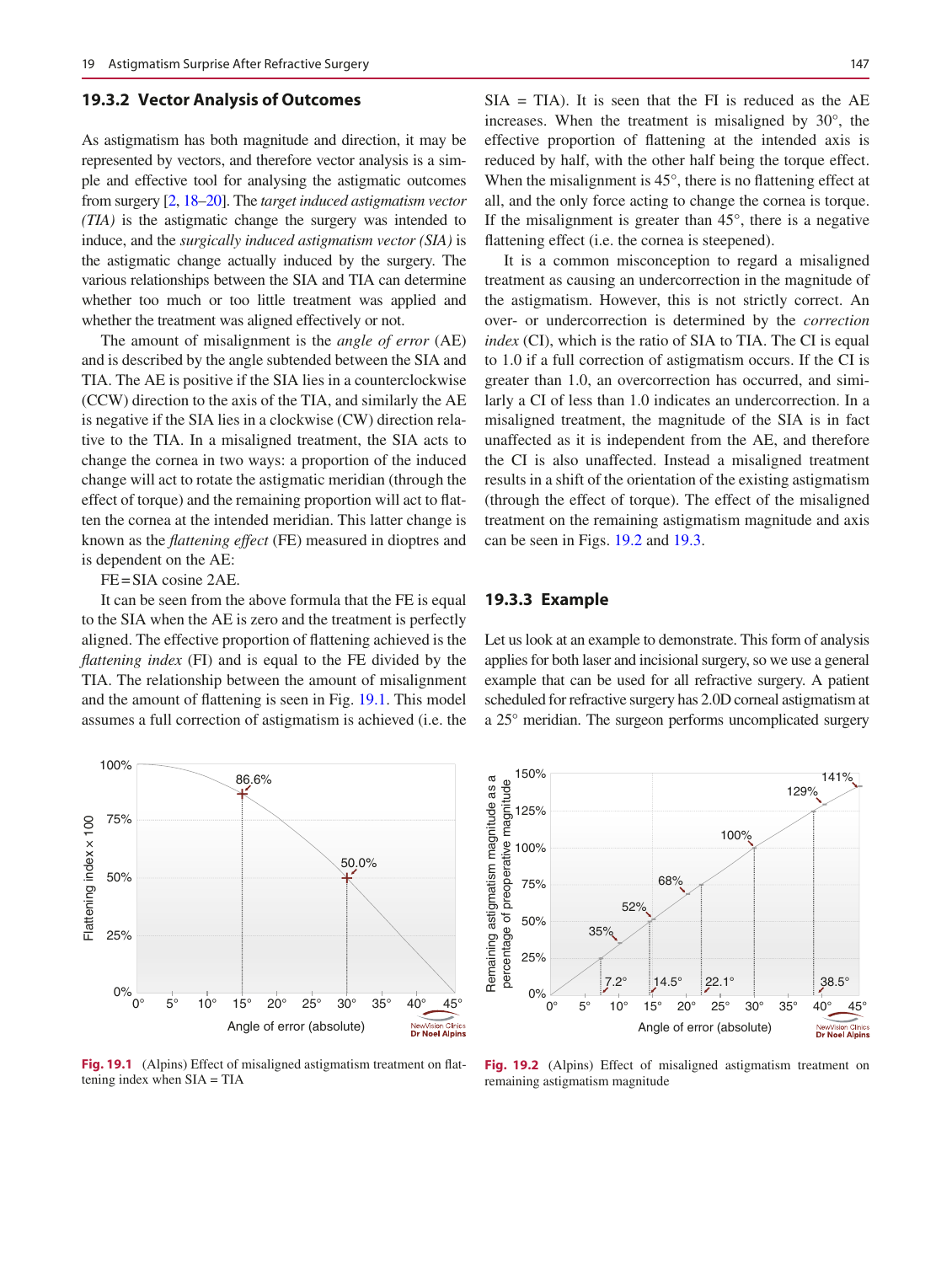<span id="page-3-0"></span>

**Fig. 19.3** (Alpins) Effect of misaligned astigmatism treatment on remaining astigmatism axis

<span id="page-3-1"></span>

**Fig. 19.4** Polar diagram displaying the pre- and postoperative status as it appears on the eye. The TIA is the intended astigmatic treatment and is perpendicular to the preoperative value

that was thought to be aligned correctly, but postoperatively the corneal astigmatism is measured again and found to be 1.0D at 63°. Why did this happen?

A polar diagram is a simple way to represent astigmatism as it appears on the eye. This is seen in Fig. [19.4](#page-3-1), where the preoperative value of 2.0D at 25° is represented by the light blue line, and similarly the dark blue line represents the postoperative value of 1.0D at 63°. The TIA represents the amount of astigmatic change the surgeon wants to induce. A reduction of astigmatism may be achieved either by flattening the cornea at 25° or by steepening the cornea at the perpendicular meridian of 115°. However, as the TIA always represents a steepening force, it is displayed on the polar diagram at the perpendicular meridian of 115° as seen in Fig. [19.4.](#page-3-1) In this example the magnitude of the TIA is equal to that of the preoperative value as the surgery was intended to achieve a full correction of astigmatism.

<span id="page-3-2"></span>

**Fig. 19.5** Double-angle vector diagram to allow analysis of the outcome. All the angles have been doubled without altering the magnitudes. This allows calculation of the SIA vector

To allow analysis of the results, the polar diagram (which represents the situation as it appears on the eye) must be converted to a mathematical construct. This is easily done by doubling all the angles to create a double-angle vector diagram (DAVD) as seen in Fig. [19.5](#page-3-2). The magnitudes remain unchanged, and the angles are simply doubled.

The SIA is the vector joining from the pre- to the postoperative values. This vector may be moved to the origin without changing the magnitude or the angle as seen in Fig. [19.6.](#page-4-0) The SIA and TIA in this example are equal in length, indicating a full correction of astigmatism and a correction index of 1.0. Therefore, even though the amount of flattening and thus the reduction in astigmatism magnitude at the intended meridian were less than expected, there has not been an undercorrection of astigmatism magnitude. The angle between the SIA and TIA may then be easily measured at 30°. A line is drawn perpendicularly between these two vectors to give the FE, which in this case is 86.6% the length of the TIA. This represents almost a 15% loss of flattening effect at the intended meridian.

In order to represent this in 'real' terms on the eye, the DAVD is converted back to a polar diagram by simply halving the angles, again leaving the magnitudes unchanged, as shown in Fig. [19.7](#page-4-1). The angle between the SIA and TIA (i.e. the AE) is now 15°. It is therefore easily seen that the treatment was actually applied 15° off-axis in a CW direction.

Therefore by vector analysis, the loss of flattening effect at the intended placement of the astigmatism treatment (whether incision or ablation) is around 15% when the treatment is  $15^{\circ}$ 'off-axis' from the intended meridian. This relationship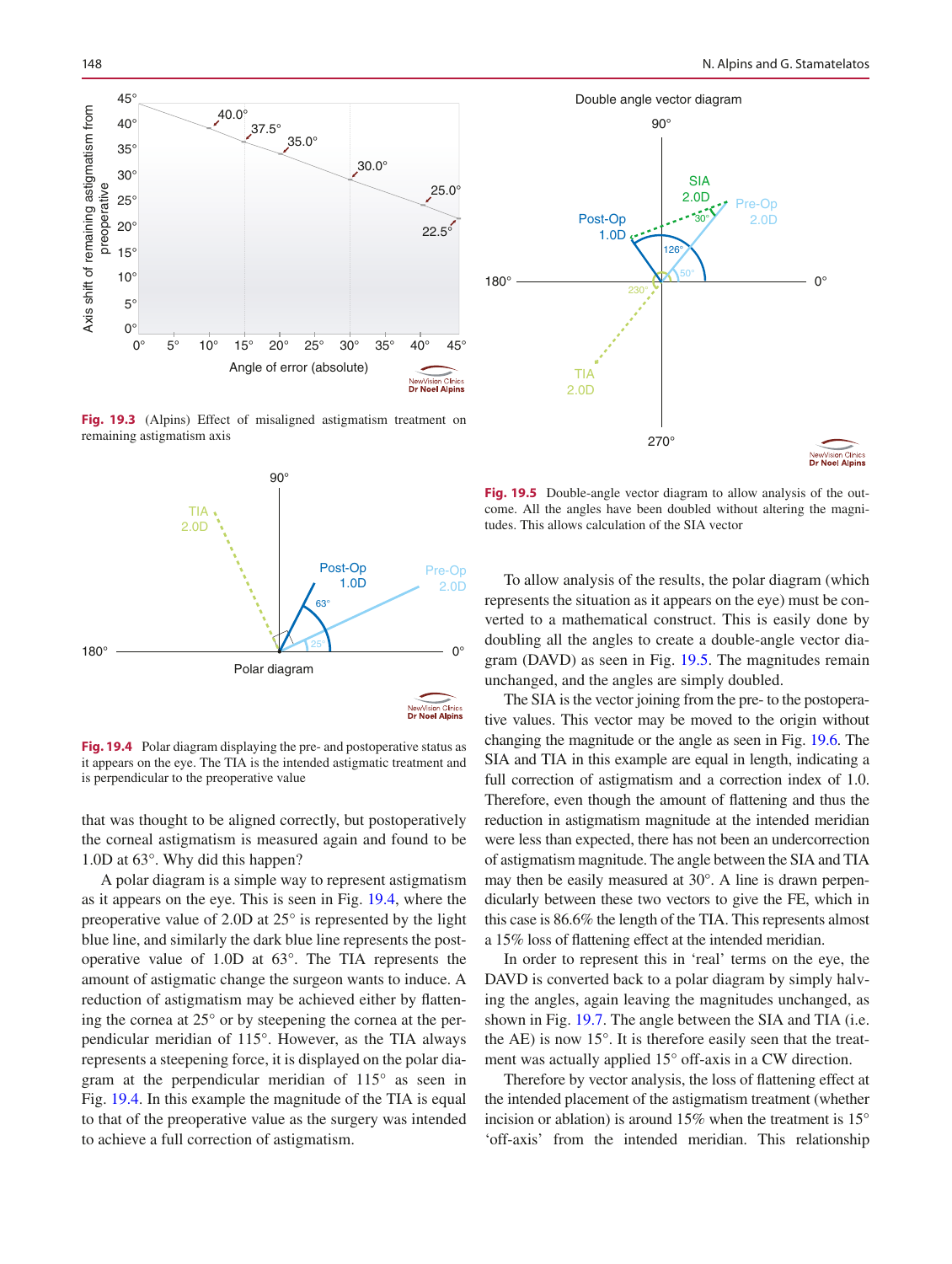<span id="page-4-0"></span>

**Fig. 19.6** Double-angle vector diagram where the SIA has been moved to the origin without altering the angle subtended or the magnitude. This allows calculation of the flattening effect

<span id="page-4-1"></span>

**Fig. 19.7** Polar diagram representing the analysis as it would appear on the eye. The angles have been halved without altering the magnitudes. The AE subtended by the SIA and TIA is 15°, so it is easy to see the treatment was misaligned by this amount

between the AE and FI correlates with Fig. [19.1.](#page-2-0) The remaining 13.4% of the SIA acted as torque to rotate the remaining astigmatism. Figures [19.2](#page-2-1) and [19.3](#page-3-0) display the effect of misalignment on the remaining astigmatism magnitude and axis. It can be seen from these graphs that a misalignment of  $15^{\circ}$  in this example reduces the magnitude of the astigmatism by approximately 50% and shifts the meridian by 37.5°. This correlates with our example where the astigmatism was reduced by half and rotated from 25° to 63°. It is important to note in this example that this reduction is just a scalar comparison of pre- and postoperative astigmatism magnitudes.

#### **19.3.4 Practical Use in the Clinical Setting**

Imagine the surgery in the above example was cataract surgery and the surgeon was to perform LRIs at the time of cataract surgery to correct the astigmatism. If the incision wasn't taken into account, the LRI would be centred around 25°, based on the assumption that the preoperative value of 2.0D at 25° hadn't changed. In fact, the effect of the cataract incision has changed the astigmatism to 1.0D at 63°. The LRI would therefore have been misaligned by almost 40°. Similarly if a toric IOL was implanted at the preoperative meridian of 25° to correct 2.0D of cylinder, a postoperative surprise would have occurred as the real astigmatism correction should have been 1.0D at 63°.

Therefore, if a surgeon assumes the incision is neutral and does not place the incision along the corneal meridian, the misalignment will change both the meridian and magnitude of the astigmatism that are being treated. The amount of change will obviously depend on the amount of misalignment but also on the amount of induced flattening by the incision. Each surgeon will achieve a certain average value of corneal flattening depending on the incision size used and the orientation of the incision at the limbal meridian. Due to the ovoid shape of the cornea, incisions placed vertically have a greater flattening effect than those placed temporally as they are slightly closer to the centre of the cornea. Each surgeon ideally should track the data from previous cases to calculate their own average amount of flattening for each site of placement which can then be used when planning future cases.

The ASSORT® toric IOL calculator (freely available at [www.assort.com\)](http://www.assort.com) allows the surgeon to calculate the effect of the incision on the preoperative corneal astigmatism and incorporate this into the surgical plan, using simple vector analysis.

#### **19.3.5 Calculating the Effect of the Incision**

A patient scheduled for right eye cataract surgery has 2.0D astigmatism at 30° measured by keratometry. The surgeon intends to use a temporal (180°) clear corneal incision for cataract extraction and then use LRIs to correct the remaining astigmatism. Thus, the incision will be deliberately offaxis by 30°, so what will this do to the remaining astigmatism? From analysing their previous data, the surgeon knows the average flattening induced by their temporal incisions is approximately 0.5D. Therefore, they would expect the TIA vector (which is always perpendicular to the incision as it represents a steepening force) to be 0.5D at 90°. This is represented on the polar diagram in Fig. [19.8.](#page-5-0)

Again, we need to convert this to a mathematical construct (Cartesian co-ordinates), so we double all angles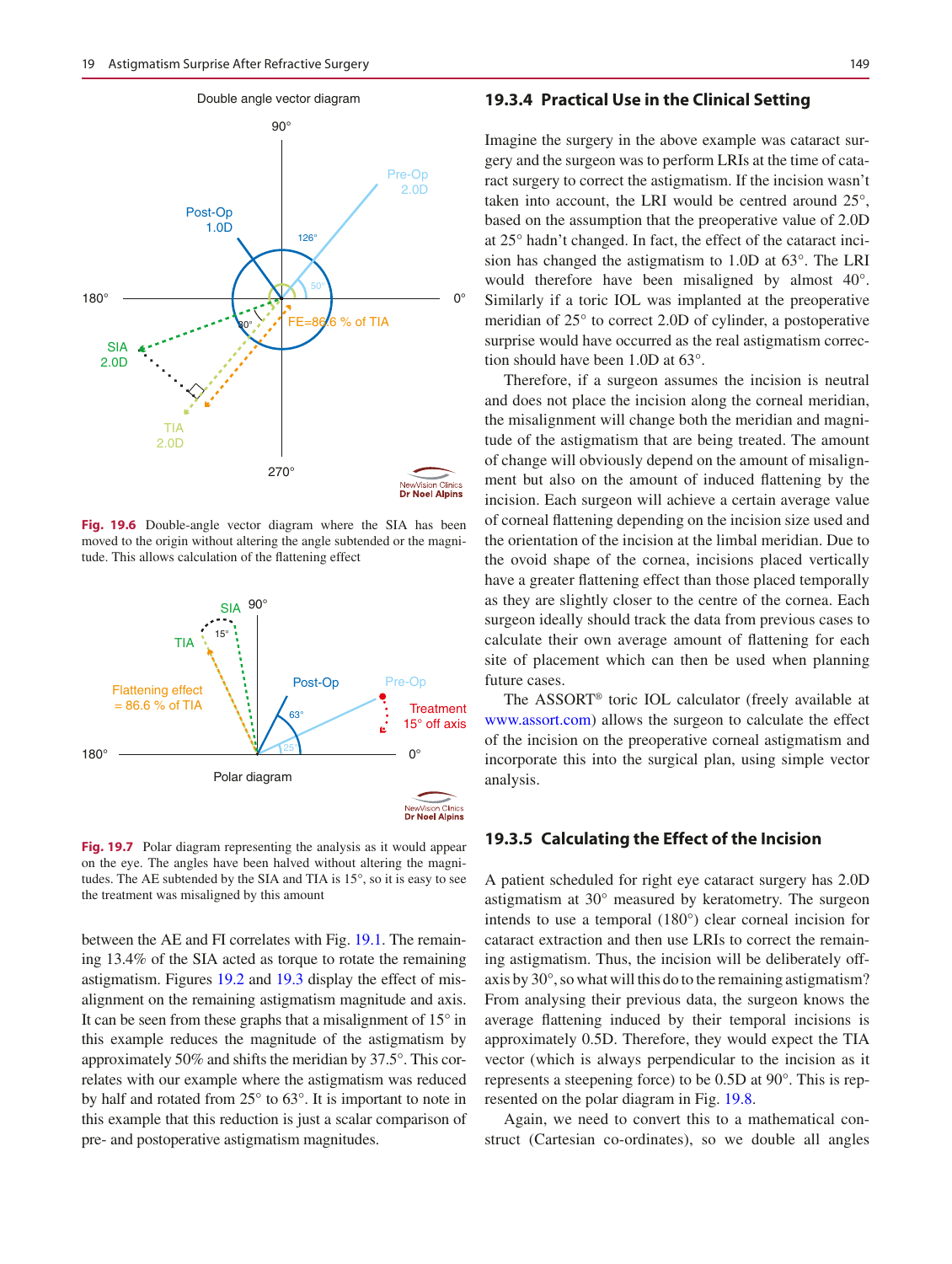<span id="page-5-0"></span>

**Fig. 19.8** Polar diagram representing the preoperative situation as it appears on the eye. The incision is at 180° and is expected to induce approximately 0.5D flattening. Therefore the expected TIA is perpendicular to this (as the TIA represents a steepening force)

<span id="page-5-1"></span>

**Fig. 19.9** Double-angle vector diagram to allow analysis of the expected outcome. The angles have been doubled without altering the magnitudes, and the TIA vector has been moved to the tip of the preoperative value. This allows calculation of the expected postoperative value

without altering the magnitudes to create a double-angle vector diagram in Fig. [19.9.](#page-5-1) The preoperative angle of 30° now becomes 60°, and similarly the TIA vector has doubled from 90° to 180°. This TIA vector may be moved to the end of the preoperative value without altering either the 180° angle or the magnitude as displayed in Fig. [19.9](#page-5-1).

The expected postoperative value may now be estimated simply by drawing a line from the head of the TIA to the origin. Measuring the length and angle subtended by this line gives a value of 1.80D at 74°. To determine how

<span id="page-5-2"></span>

**Fig. 19.10** Polar diagram representing the expected outcome as it would appear on the eye. All angles have been halved without altering the magnitudes. By simple measurement, the predicted postoperative astigmatism following the temporal cataract incision is 1.80D at 37°

this will appear on the eye, we revert back to a polar diagram by halving all angles. This is seen in Fig. [19.10,](#page-5-2) where the expected postoperative value is 1.80D at 37°. Therefore, following a temporal incision, this surgeon should centre the LRI around 37° instead of the preoperative value of 30° (free LRI calculator available at [www.](http://www.assort.com) [assort.com\)](http://www.assort.com).

# **19.3.6 Refractive Surprises After Toric IOL Surgery**

If there is a refractive surprise post toric IOL surgery as indicated by a significant amount of cylinder remaining in the subjective refraction postoperatively, a toric astigmatic analysis must be performed comparing the postoperative refractive cylinder (corneal plane) to the preoperative corneal astigmatism adjusted for any effect of the phaco incision. The treatment in these cases is the IOL toricity at the corneal plane allowing for the effective lens position and the spherical component of the IOL [[21\]](#page-7-18).

Should rotation of the IOL show significant reduction in the refractive cylinder to an acceptable level, then early intervention and rotation of the implants are advised—ideally approximately 4–6 weeks postoperatively.

There are then basically three options available to the surgeon:

# 1. **Rotate the existing toric IOL to reduce the refractive cylinder to a minimum**.

Consider rotating the toric IOL when the AE is greater than 10° and the preoperative ORA is less than 0.75D (Fig. [19.11\)](#page-6-0).

2. **Exchange the toric IOL as the toricity selected is too strong or too weak**.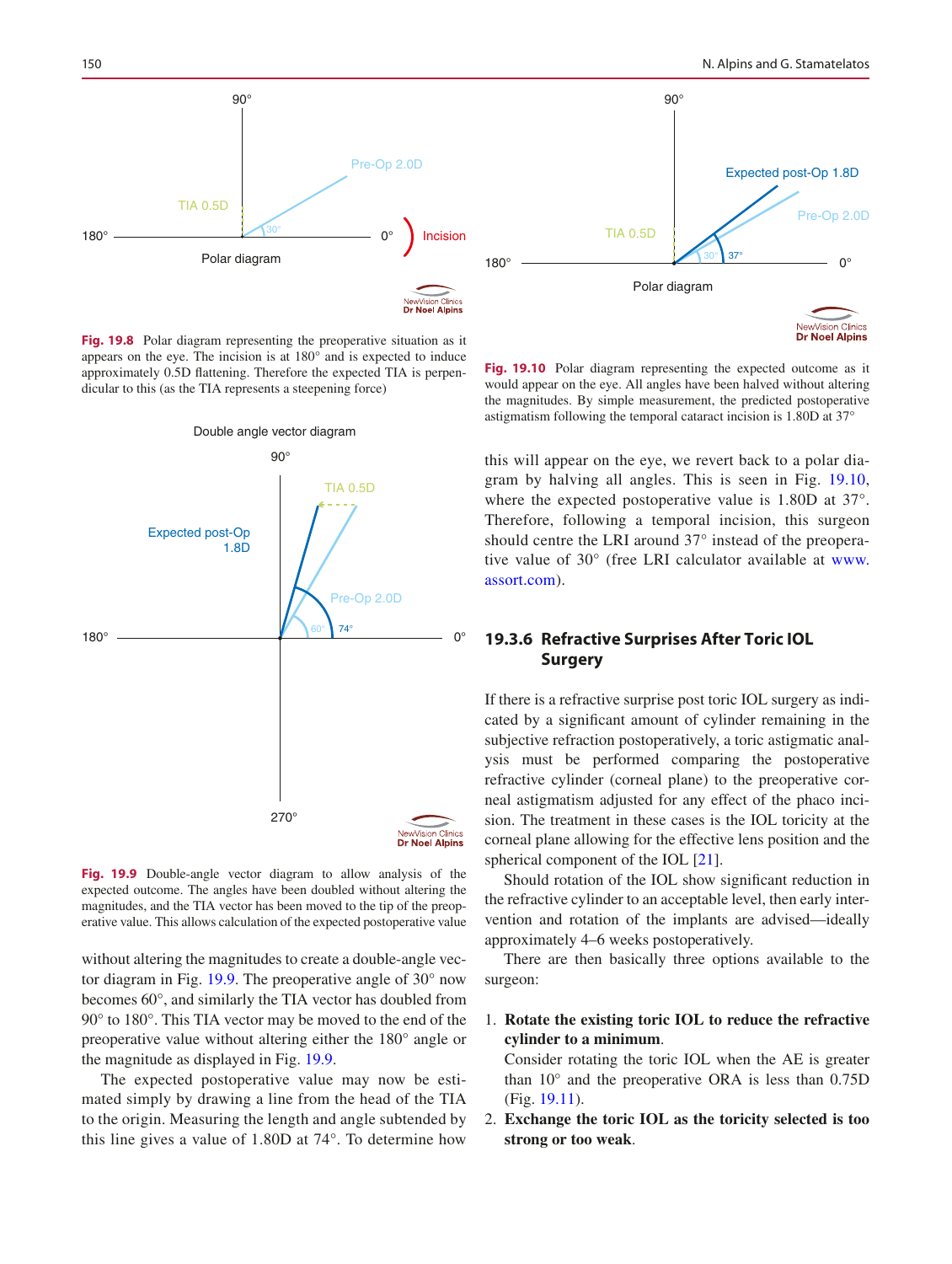<span id="page-6-0"></span>

**Fig. 19.11** The ASSORT® toric IOL software calculates the rotation of the implanted IOL to improve the postoperative refractive cylinder

In cases where the ME is greater than 1.00D, consider changing the toric IOL to a more suitable cylinder selection OR correcting the refractive cylinder post toric IOL implantation with an additional sulcus toric lens (Fig. [19.12\)](#page-6-1).

3. **Perform excimer laser surgery to correct for any spherical and/or astigmatic error in the subjective refraction**. In cases where the preoperative ORA was greater than 1.25D and the AE and ME are not significant, then excimer laser surgery to correct postoperative refractive cylinder would be an option.

The significance of postoperative corneal and/or refractive astigmatism can be determined by the steps that the toric IOL of your choice is available in – that is, if the toric IOL comes in 0.75 steps of cylinder and the postoperative corneal astigmatism has changed less than this, or the ME is less than this, changing the toric IOL may not be required.

#### <span id="page-6-1"></span>**Alpins method**

| <b>SIA</b>         | 2.64 Ax<br>50   |
|--------------------|-----------------|
| TIA                | $2.69$ Ax<br>30 |
|                    |                 |
| Difference vector  | 1.83 Ax 176     |
| Correction index   | 0.98            |
| Index of success   | 0.68            |
| Magnitude of error | $-0.05$         |
| Angle of error     | 20 (CCW)        |

**Fig. 19.12** The Alpins Method can be used to determine if the implanted toricity of the IOL is overcorrecting or undercorrecting the corneal astigmatism. Calculation of the magnitude of error (ME) should ideally be zero: greater than  $\pm 0.75D$  means that an exchange of the toric IOL for a more accurate toric power should be considered

#### **Take-Home Pearls**

- When marking the limbus, do so prior to surgery with the patient in the seated position before they lie down. This way it will match the preoperative keratometry or topography meridian where the patient is also seated. This meridian may actually change by  $2-7^\circ$  as the patient lies down due to cyclotorsion of the eyes.
- If a treatment is applied exactly at the steepest corneal meridian, the magnitude of the astigmatism is reduced, and the meridian of any remaining astigmatism remains unchanged.
- If a treatment is applied at a meridian other than the steepest corneal meridian (i.e. a misaligned 'off-axis' treatment), the magnitude of the astigmatism is either reduced or increased, and the meridian of the remaining astigmatism is changed in the opposite direction of the misaligned incision due to the force of torque.
- Many cataract surgeons place all incisions temporally or superiorly regardless of the location of the steepest meridian but then orientate the toric IOL or LRI with the preoperative corneal meridian without accounting for any change in magnitude or direction from the incision. This results in a compromised result with incomplete astigmatism reduction.
- Use vector analysis [\(www.assort.com\)](http://www.assort.com) to calculate the effect of the incision on the remaining astigmatism magnitude and meridian prior to performing surgery to optimise results from toric IOLs or LRIs.
- Use vector analysis to calculate the effect of rotating the implanted toric IOL in reducing the manifest refractive cylinder. The Alpins Method of vector analysis can be used to determine if the toric power of the IOL is accurate.